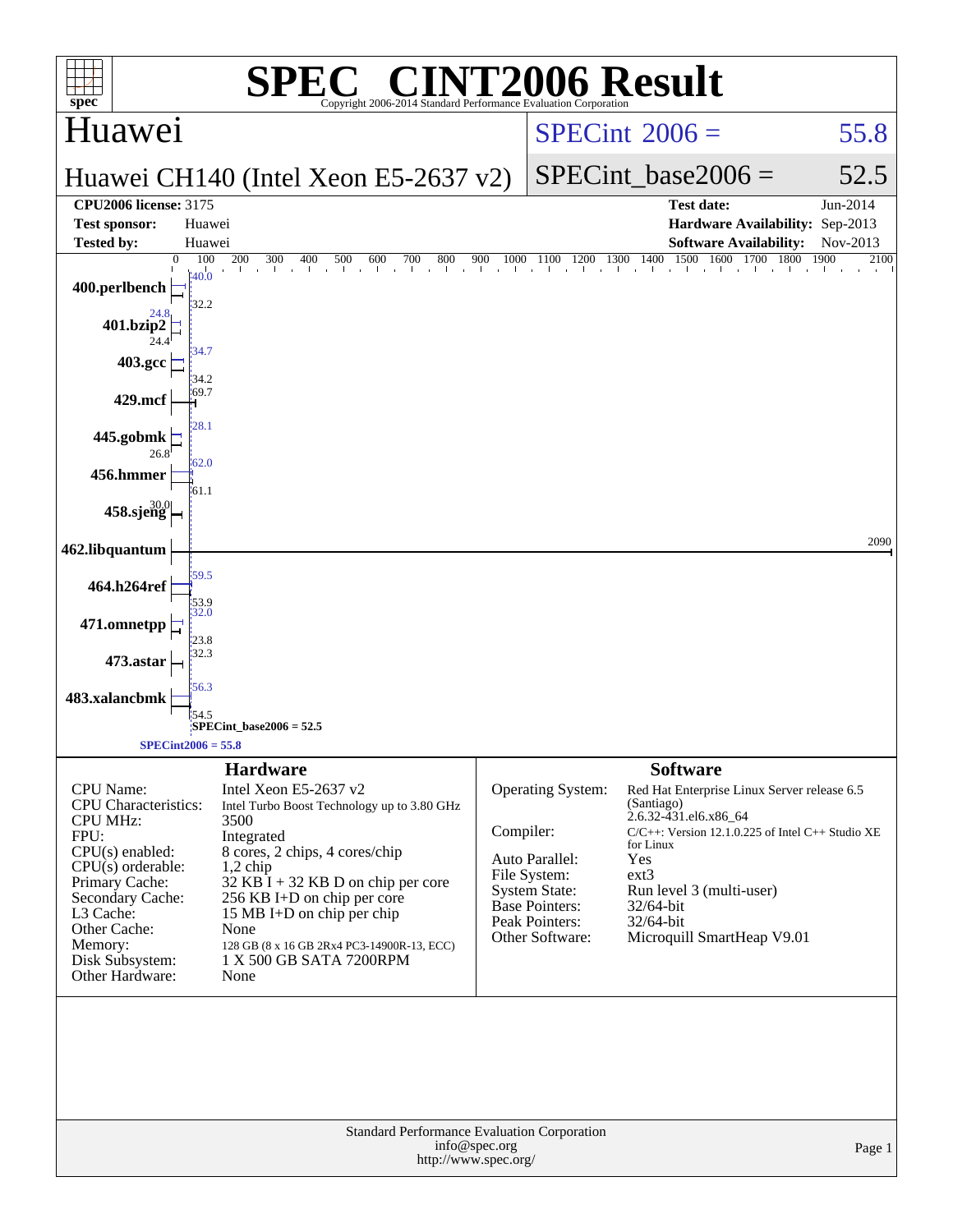

### Huawei

# $SPECint2006 = 55.8$  $SPECint2006 = 55.8$

Huawei CH140 (Intel Xeon E5-2637 v2)

SPECint base2006 =  $52.5$ 

**[CPU2006 license:](http://www.spec.org/auto/cpu2006/Docs/result-fields.html#CPU2006license)** 3175 **[Test date:](http://www.spec.org/auto/cpu2006/Docs/result-fields.html#Testdate)** Jun-2014

**[Test sponsor:](http://www.spec.org/auto/cpu2006/Docs/result-fields.html#Testsponsor)** Huawei **[Hardware Availability:](http://www.spec.org/auto/cpu2006/Docs/result-fields.html#HardwareAvailability)** Sep-2013 **[Tested by:](http://www.spec.org/auto/cpu2006/Docs/result-fields.html#Testedby)** Huawei **[Software Availability:](http://www.spec.org/auto/cpu2006/Docs/result-fields.html#SoftwareAvailability)** Nov-2013

#### **[Results Table](http://www.spec.org/auto/cpu2006/Docs/result-fields.html#ResultsTable)**

| <b>Base</b>    |       |                                        |       |                |       | <b>Peak</b>    |                    |                |                                                                                     |                |              |
|----------------|-------|----------------------------------------|-------|----------------|-------|----------------|--------------------|----------------|-------------------------------------------------------------------------------------|----------------|--------------|
| <b>Seconds</b> | Ratio | <b>Seconds</b>                         | Ratio | <b>Seconds</b> | Ratio | <b>Seconds</b> | <b>Ratio</b>       | <b>Seconds</b> | <b>Ratio</b>                                                                        | <b>Seconds</b> | <b>Ratio</b> |
| 303            | 32.2  | 303                                    | 32.2  | 303            | 32.2  | 244            | 40.0               | 244            | 40.0                                                                                | 244            | 40.0         |
| 396            | 24.4  | 397                                    | 24.3  | 396            | 24.4  | 389            | 24.8               | 388            | 24.8                                                                                | 389            | 24.8         |
| 234            | 34.4  | 235                                    | 34.2  | 236            | 34.1  | 232            | 34.7               | 232            | 34.7                                                                                | 232            | 34.7         |
| 130            | 70.1  | <b>131</b>                             | 69.7  | 132            | 69.2  | 130            | 70.1               | <u>131</u>     | 69.7                                                                                | 132            | 69.2         |
| 392            | 26.8  | 392                                    | 26.8  | 392            | 26.8  | 374            | 28.1               | 374            | 28.1                                                                                | 374            | 28.1         |
| 153            | 61.1  | 152                                    | 61.2  | 153            | 61.1  | 151            | 61.6               | 151            | 62.0                                                                                | 150            | 62.0         |
| 403            | 30.0  | 403                                    | 30.0  | 403            | 30.0  | 403            | 30.0               | 403            | 30.0                                                                                | 403            | 30.0         |
| 9.89           | 2090  | 9.89                                   | 2100  | 9.89           | 2090  | 9.89           | 2090               | 9.89           | 2100                                                                                | 9.89           | 2090         |
| 411            | 53.9  | 410                                    | 53.9  | 410            | 54.0  | 372            | 59.5               | 372            | 59.5                                                                                | 372            | 59.4         |
| 263            | 23.7  | 263                                    | 23.8  | 244            | 25.6  | 196            | 31.9               | 195            | 32.0                                                                                | 195            | 32.1         |
| 216            | 32.5  | 217                                    | 32.3  | 217            | 32.3  | 216            | 32.5               | 217            | 32.3                                                                                | 217            | 32.3         |
| 127            | 54.5  | 127                                    | 54.4  | 126            | 54.7  | 123            | 56.3               | 123            | 56.3                                                                                | 123            | 56.3         |
|                |       | $\mathbf{D}$ . $\mathbf{L}$<br>tur 21. |       |                |       |                | $-1.5 - 1.7 - 1.1$ |                | $D$ and $D$ and $D$ and $D$ and $D$ and $D$ and $D$ and $D$ and $D$<br>$\mathbf{A}$ |                |              |

Results appear in the [order in which they were run.](http://www.spec.org/auto/cpu2006/Docs/result-fields.html#RunOrder) Bold underlined text [indicates a median measurement.](http://www.spec.org/auto/cpu2006/Docs/result-fields.html#Median)

#### **[Operating System Notes](http://www.spec.org/auto/cpu2006/Docs/result-fields.html#OperatingSystemNotes)**

Stack size set to unlimited using "ulimit -s unlimited"

#### **[Platform Notes](http://www.spec.org/auto/cpu2006/Docs/result-fields.html#PlatformNotes)**

Standard Performance Evaluation Corporation Sysinfo program /spec/config/sysinfo.rev6800 \$Rev: 6800 \$ \$Date:: 2011-10-11 #\$ 6f2ebdff5032aaa42e583f96b07f99d3 running on localhost Thu Jun 12 15:43:49 2014 This section contains SUT (System Under Test) info as seen by some common utilities. To remove or add to this section, see: <http://www.spec.org/cpu2006/Docs/config.html#sysinfo> From /proc/cpuinfo model name : Intel(R) Xeon(R) CPU E5-2637 v2 @ 3.50GHz 2 "physical id"s (chips) 8 "processors" cores, siblings (Caution: counting these is hw and system dependent. The following excerpts from /proc/cpuinfo might not be reliable. Use with caution.) cpu cores : 4 siblings : 4 physical 0: cores 1 2 3 4 physical 1: cores 1 2 3 4 cache size : 15360 KB From /proc/meminfo MemTotal: 132114848 kB Continued on next page

[info@spec.org](mailto:info@spec.org) <http://www.spec.org/>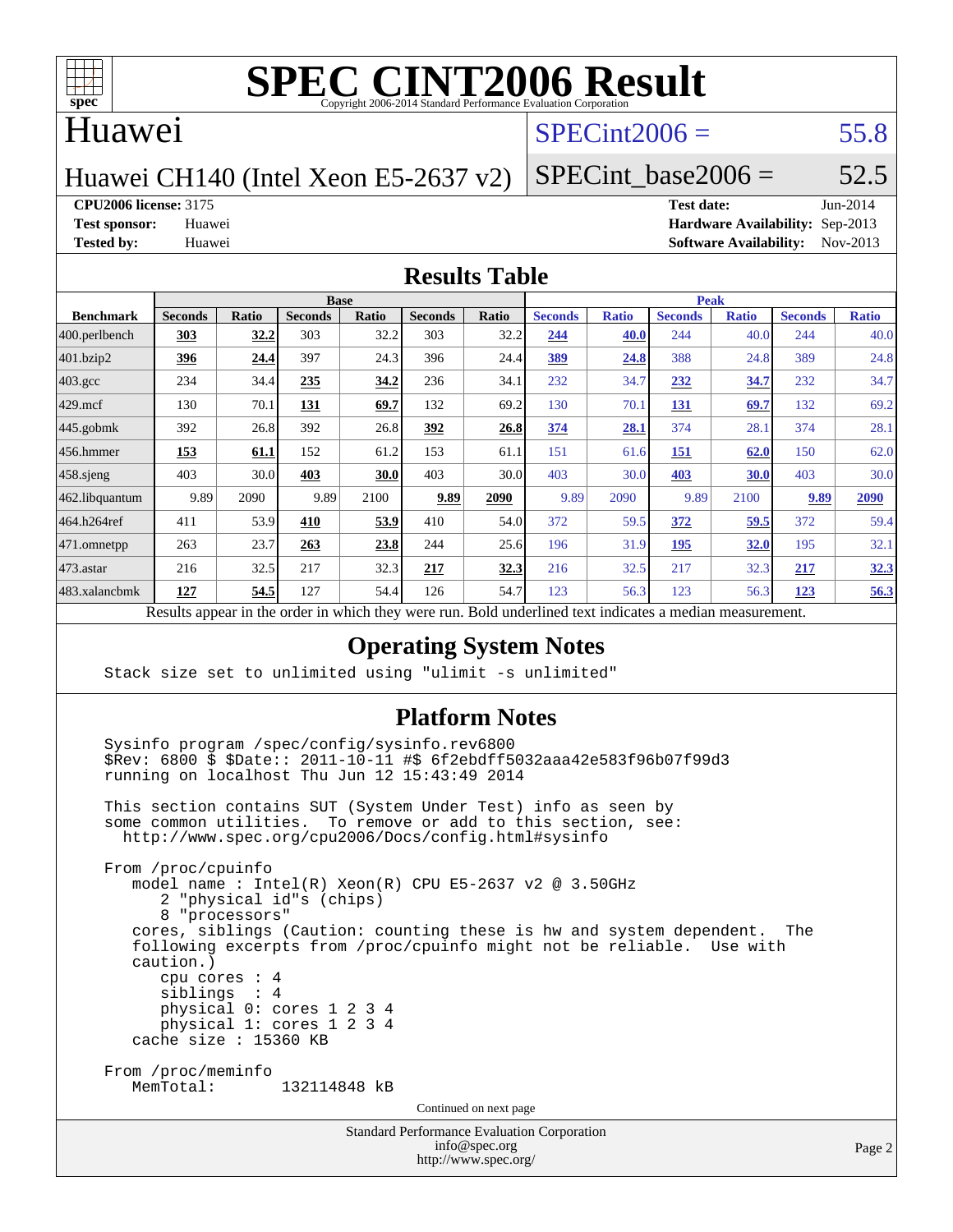| <b>SPEC CINT2006 Result</b><br>$spec^*$<br>Copyright 2006-2014 Standard Performance Evaluation Corporation                                                                                                                                                     |                                                                                                              |  |  |  |  |  |  |  |
|----------------------------------------------------------------------------------------------------------------------------------------------------------------------------------------------------------------------------------------------------------------|--------------------------------------------------------------------------------------------------------------|--|--|--|--|--|--|--|
| Huawei                                                                                                                                                                                                                                                         | $SPECint2006 =$<br>55.8                                                                                      |  |  |  |  |  |  |  |
| Huawei CH140 (Intel Xeon E5-2637 v2)                                                                                                                                                                                                                           | $SPECint\_base2006 =$<br>52.5                                                                                |  |  |  |  |  |  |  |
| <b>CPU2006</b> license: 3175<br><b>Test sponsor:</b><br>Huawei<br><b>Tested by:</b><br>Huawei                                                                                                                                                                  | <b>Test date:</b><br>$Jun-2014$<br>Hardware Availability: Sep-2013<br><b>Software Availability:</b> Nov-2013 |  |  |  |  |  |  |  |
| <b>Platform Notes (Continued)</b>                                                                                                                                                                                                                              |                                                                                                              |  |  |  |  |  |  |  |
| HugePages Total:<br>0<br>2048 kB<br>Hugepagesize:                                                                                                                                                                                                              |                                                                                                              |  |  |  |  |  |  |  |
| /usr/bin/lsb_release -d<br>Red Hat Enterprise Linux Server release 6.5 (Santiago)                                                                                                                                                                              |                                                                                                              |  |  |  |  |  |  |  |
| From /etc/*release* /etc/*version*<br>redhat-release: Red Hat Enterprise Linux Server release 6.5 (Santiago)<br>system-release: Red Hat Enterprise Linux Server release 6.5 (Santiago)<br>system-release-cpe: cpe:/o:redhat:enterprise_linux:6server:ga:server |                                                                                                              |  |  |  |  |  |  |  |
| uname $-a$ :<br>Linux localhost 2.6.32-431.el6.x86_64 #1 SMP Sun Nov 10 22:19:54 EST 2013<br>x86_64 x86_64 x86_64 GNU/Linux                                                                                                                                    |                                                                                                              |  |  |  |  |  |  |  |
| run-level 3 Jun 12 15:34                                                                                                                                                                                                                                       |                                                                                                              |  |  |  |  |  |  |  |
| SPEC is set to: $/$ spec<br>Filesystem<br>Type Size Used Avail Use% Mounted on<br>/dev/sda2<br>ext3 455G 101G 331G 24% /                                                                                                                                       |                                                                                                              |  |  |  |  |  |  |  |
| Additional information from dmidecode:<br>Memory:<br>8x Samsung M393B2G70BH0-CMA 16 GB 1866 MHz 2 rank                                                                                                                                                         |                                                                                                              |  |  |  |  |  |  |  |
| (End of data from sysinfo program)                                                                                                                                                                                                                             |                                                                                                              |  |  |  |  |  |  |  |
| <b>General Notes</b>                                                                                                                                                                                                                                           |                                                                                                              |  |  |  |  |  |  |  |
| Environment variables set by runspec before the start of the run:<br>$KMP_A$ FFINITY = "granularity=fine, compact, 0, 1"<br>$LD_LIBRARY_PATH = "/gpec/libs/32://spec/libs/64"$<br>OMP NUM THREADS = "8"                                                        |                                                                                                              |  |  |  |  |  |  |  |

 Binaries compiled on a system with 2 x Xeon X5645 CPU + 16GB memory using RHEL 6.1 Transparent Huge Pages enabled with: echo always > /sys/kernel/mm/redhat\_transparent\_hugepage/enabled

# **[Base Compiler Invocation](http://www.spec.org/auto/cpu2006/Docs/result-fields.html#BaseCompilerInvocation)**

[C benchmarks](http://www.spec.org/auto/cpu2006/Docs/result-fields.html#Cbenchmarks): [icc -m64](http://www.spec.org/cpu2006/results/res2014q3/cpu2006-20140619-29970.flags.html#user_CCbase_intel_icc_64bit_f346026e86af2a669e726fe758c88044)

[C++ benchmarks:](http://www.spec.org/auto/cpu2006/Docs/result-fields.html#CXXbenchmarks) [icpc -m64](http://www.spec.org/cpu2006/results/res2014q3/cpu2006-20140619-29970.flags.html#user_CXXbase_intel_icpc_64bit_fc66a5337ce925472a5c54ad6a0de310)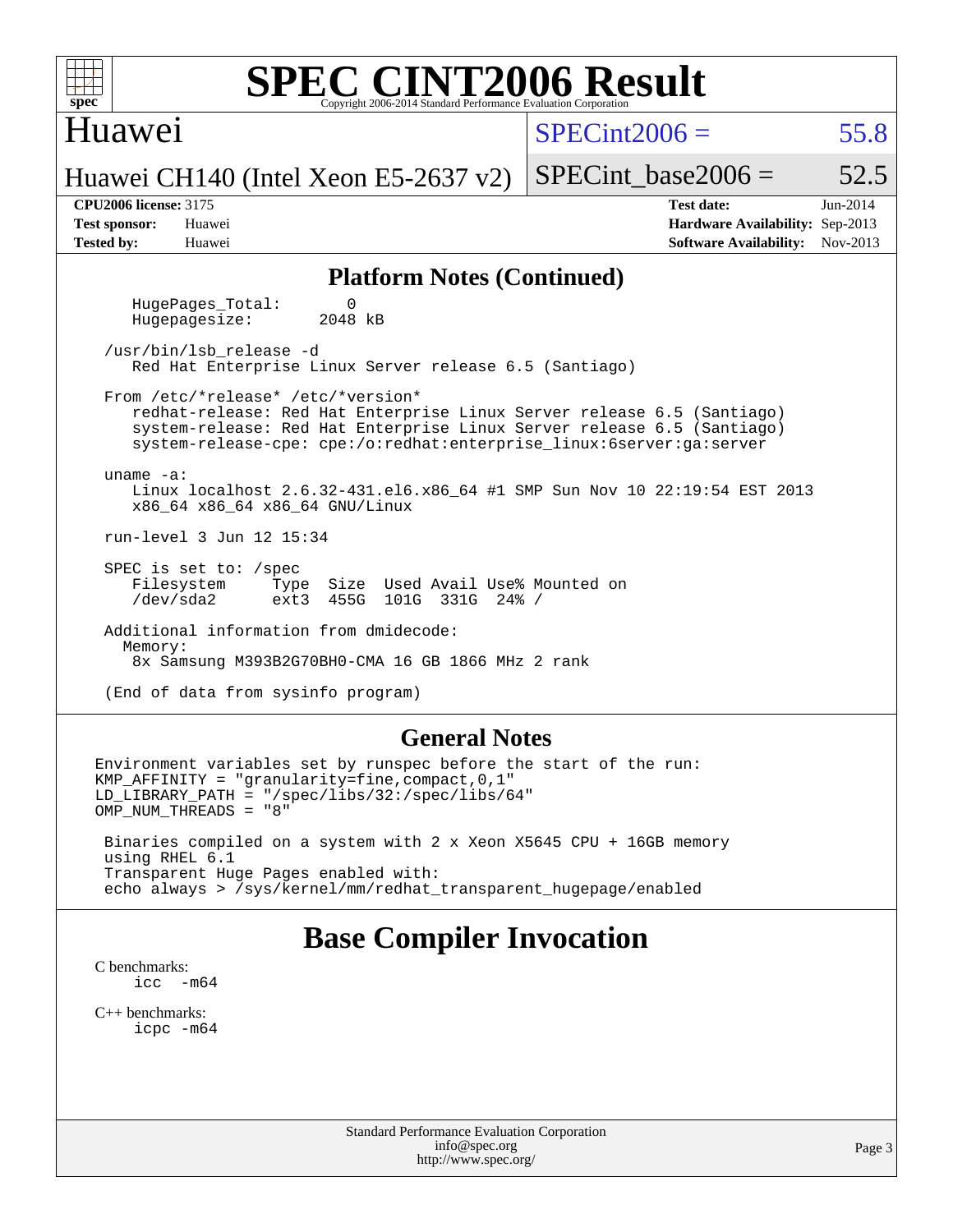

### Huawei

 $SPECint2006 = 55.8$  $SPECint2006 = 55.8$ 

Huawei CH140 (Intel Xeon E5-2637 v2)

SPECint base2006 =  $52.5$ **[CPU2006 license:](http://www.spec.org/auto/cpu2006/Docs/result-fields.html#CPU2006license)** 3175 **[Test date:](http://www.spec.org/auto/cpu2006/Docs/result-fields.html#Testdate)** Jun-2014

**[Test sponsor:](http://www.spec.org/auto/cpu2006/Docs/result-fields.html#Testsponsor)** Huawei **[Hardware Availability:](http://www.spec.org/auto/cpu2006/Docs/result-fields.html#HardwareAvailability)** Sep-2013 **[Tested by:](http://www.spec.org/auto/cpu2006/Docs/result-fields.html#Testedby)** Huawei **[Software Availability:](http://www.spec.org/auto/cpu2006/Docs/result-fields.html#SoftwareAvailability)** Nov-2013

### **[Base Portability Flags](http://www.spec.org/auto/cpu2006/Docs/result-fields.html#BasePortabilityFlags)**

 400.perlbench: [-DSPEC\\_CPU\\_LP64](http://www.spec.org/cpu2006/results/res2014q3/cpu2006-20140619-29970.flags.html#b400.perlbench_basePORTABILITY_DSPEC_CPU_LP64) [-DSPEC\\_CPU\\_LINUX\\_X64](http://www.spec.org/cpu2006/results/res2014q3/cpu2006-20140619-29970.flags.html#b400.perlbench_baseCPORTABILITY_DSPEC_CPU_LINUX_X64) 401.bzip2: [-DSPEC\\_CPU\\_LP64](http://www.spec.org/cpu2006/results/res2014q3/cpu2006-20140619-29970.flags.html#suite_basePORTABILITY401_bzip2_DSPEC_CPU_LP64) 403.gcc: [-DSPEC\\_CPU\\_LP64](http://www.spec.org/cpu2006/results/res2014q3/cpu2006-20140619-29970.flags.html#suite_basePORTABILITY403_gcc_DSPEC_CPU_LP64) 429.mcf: [-DSPEC\\_CPU\\_LP64](http://www.spec.org/cpu2006/results/res2014q3/cpu2006-20140619-29970.flags.html#suite_basePORTABILITY429_mcf_DSPEC_CPU_LP64) 445.gobmk: [-DSPEC\\_CPU\\_LP64](http://www.spec.org/cpu2006/results/res2014q3/cpu2006-20140619-29970.flags.html#suite_basePORTABILITY445_gobmk_DSPEC_CPU_LP64) 456.hmmer: [-DSPEC\\_CPU\\_LP64](http://www.spec.org/cpu2006/results/res2014q3/cpu2006-20140619-29970.flags.html#suite_basePORTABILITY456_hmmer_DSPEC_CPU_LP64) 458.sjeng: [-DSPEC\\_CPU\\_LP64](http://www.spec.org/cpu2006/results/res2014q3/cpu2006-20140619-29970.flags.html#suite_basePORTABILITY458_sjeng_DSPEC_CPU_LP64) 462.libquantum: [-DSPEC\\_CPU\\_LP64](http://www.spec.org/cpu2006/results/res2014q3/cpu2006-20140619-29970.flags.html#suite_basePORTABILITY462_libquantum_DSPEC_CPU_LP64) [-DSPEC\\_CPU\\_LINUX](http://www.spec.org/cpu2006/results/res2014q3/cpu2006-20140619-29970.flags.html#b462.libquantum_baseCPORTABILITY_DSPEC_CPU_LINUX) 464.h264ref: [-DSPEC\\_CPU\\_LP64](http://www.spec.org/cpu2006/results/res2014q3/cpu2006-20140619-29970.flags.html#suite_basePORTABILITY464_h264ref_DSPEC_CPU_LP64) 471.omnetpp: [-DSPEC\\_CPU\\_LP64](http://www.spec.org/cpu2006/results/res2014q3/cpu2006-20140619-29970.flags.html#suite_basePORTABILITY471_omnetpp_DSPEC_CPU_LP64) 473.astar: [-DSPEC\\_CPU\\_LP64](http://www.spec.org/cpu2006/results/res2014q3/cpu2006-20140619-29970.flags.html#suite_basePORTABILITY473_astar_DSPEC_CPU_LP64) 483.xalancbmk: [-DSPEC\\_CPU\\_LP64](http://www.spec.org/cpu2006/results/res2014q3/cpu2006-20140619-29970.flags.html#suite_basePORTABILITY483_xalancbmk_DSPEC_CPU_LP64) [-DSPEC\\_CPU\\_LINUX](http://www.spec.org/cpu2006/results/res2014q3/cpu2006-20140619-29970.flags.html#b483.xalancbmk_baseCXXPORTABILITY_DSPEC_CPU_LINUX)

### **[Base Optimization Flags](http://www.spec.org/auto/cpu2006/Docs/result-fields.html#BaseOptimizationFlags)**

[C benchmarks](http://www.spec.org/auto/cpu2006/Docs/result-fields.html#Cbenchmarks):

[-xSSE4.2](http://www.spec.org/cpu2006/results/res2014q3/cpu2006-20140619-29970.flags.html#user_CCbase_f-xSSE42_f91528193cf0b216347adb8b939d4107) [-ipo](http://www.spec.org/cpu2006/results/res2014q3/cpu2006-20140619-29970.flags.html#user_CCbase_f-ipo) [-O3](http://www.spec.org/cpu2006/results/res2014q3/cpu2006-20140619-29970.flags.html#user_CCbase_f-O3) [-no-prec-div](http://www.spec.org/cpu2006/results/res2014q3/cpu2006-20140619-29970.flags.html#user_CCbase_f-no-prec-div) [-parallel](http://www.spec.org/cpu2006/results/res2014q3/cpu2006-20140619-29970.flags.html#user_CCbase_f-parallel) [-opt-prefetch](http://www.spec.org/cpu2006/results/res2014q3/cpu2006-20140619-29970.flags.html#user_CCbase_f-opt-prefetch) [-auto-p32](http://www.spec.org/cpu2006/results/res2014q3/cpu2006-20140619-29970.flags.html#user_CCbase_f-auto-p32)

[C++ benchmarks:](http://www.spec.org/auto/cpu2006/Docs/result-fields.html#CXXbenchmarks)

[-xSSE4.2](http://www.spec.org/cpu2006/results/res2014q3/cpu2006-20140619-29970.flags.html#user_CXXbase_f-xSSE42_f91528193cf0b216347adb8b939d4107) [-ipo](http://www.spec.org/cpu2006/results/res2014q3/cpu2006-20140619-29970.flags.html#user_CXXbase_f-ipo) [-O3](http://www.spec.org/cpu2006/results/res2014q3/cpu2006-20140619-29970.flags.html#user_CXXbase_f-O3) [-no-prec-div](http://www.spec.org/cpu2006/results/res2014q3/cpu2006-20140619-29970.flags.html#user_CXXbase_f-no-prec-div) [-opt-prefetch](http://www.spec.org/cpu2006/results/res2014q3/cpu2006-20140619-29970.flags.html#user_CXXbase_f-opt-prefetch) [-auto-p32](http://www.spec.org/cpu2006/results/res2014q3/cpu2006-20140619-29970.flags.html#user_CXXbase_f-auto-p32) [-Wl,-z,muldefs](http://www.spec.org/cpu2006/results/res2014q3/cpu2006-20140619-29970.flags.html#user_CXXbase_link_force_multiple1_74079c344b956b9658436fd1b6dd3a8a) [-L/smartheap -lsmartheap64](http://www.spec.org/cpu2006/results/res2014q3/cpu2006-20140619-29970.flags.html#user_CXXbase_SmartHeap64_5e654037dadeae1fe403ab4b4466e60b)

#### **[Base Other Flags](http://www.spec.org/auto/cpu2006/Docs/result-fields.html#BaseOtherFlags)**

[C benchmarks](http://www.spec.org/auto/cpu2006/Docs/result-fields.html#Cbenchmarks):

403.gcc: [-Dalloca=\\_alloca](http://www.spec.org/cpu2006/results/res2014q3/cpu2006-20140619-29970.flags.html#b403.gcc_baseEXTRA_CFLAGS_Dalloca_be3056838c12de2578596ca5467af7f3)

# **[Peak Compiler Invocation](http://www.spec.org/auto/cpu2006/Docs/result-fields.html#PeakCompilerInvocation)**

[C benchmarks \(except as noted below\)](http://www.spec.org/auto/cpu2006/Docs/result-fields.html#Cbenchmarksexceptasnotedbelow):

icc  $-m64$ 

400.perlbench: [icc -m32](http://www.spec.org/cpu2006/results/res2014q3/cpu2006-20140619-29970.flags.html#user_peakCCLD400_perlbench_intel_icc_a6a621f8d50482236b970c6ac5f55f93)

445.gobmk: [icc -m32](http://www.spec.org/cpu2006/results/res2014q3/cpu2006-20140619-29970.flags.html#user_peakCCLD445_gobmk_intel_icc_a6a621f8d50482236b970c6ac5f55f93)

464.h264ref: [icc -m32](http://www.spec.org/cpu2006/results/res2014q3/cpu2006-20140619-29970.flags.html#user_peakCCLD464_h264ref_intel_icc_a6a621f8d50482236b970c6ac5f55f93)

[C++ benchmarks \(except as noted below\):](http://www.spec.org/auto/cpu2006/Docs/result-fields.html#CXXbenchmarksexceptasnotedbelow) [icpc -m32](http://www.spec.org/cpu2006/results/res2014q3/cpu2006-20140619-29970.flags.html#user_CXXpeak_intel_icpc_4e5a5ef1a53fd332b3c49e69c3330699)

473.astar: [icpc -m64](http://www.spec.org/cpu2006/results/res2014q3/cpu2006-20140619-29970.flags.html#user_peakCXXLD473_astar_intel_icpc_64bit_fc66a5337ce925472a5c54ad6a0de310)

Standard Performance Evaluation Corporation [info@spec.org](mailto:info@spec.org) <http://www.spec.org/>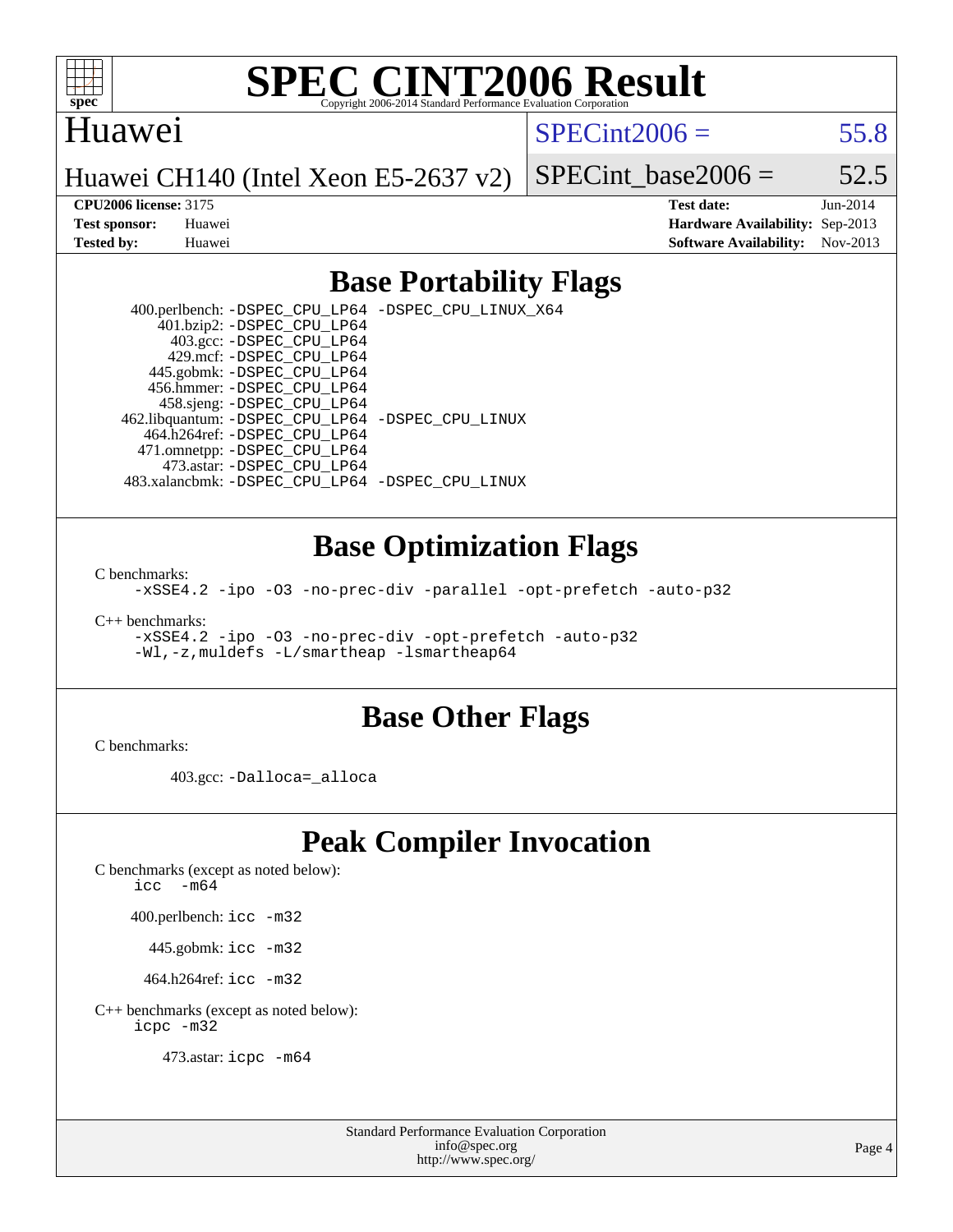

# Huawei

 $SPECint2006 = 55.8$  $SPECint2006 = 55.8$ 

Huawei CH140 (Intel Xeon E5-2637 v2)

SPECint base2006 =  $52.5$ 

**[CPU2006 license:](http://www.spec.org/auto/cpu2006/Docs/result-fields.html#CPU2006license)** 3175 **[Test date:](http://www.spec.org/auto/cpu2006/Docs/result-fields.html#Testdate)** Jun-2014 **[Test sponsor:](http://www.spec.org/auto/cpu2006/Docs/result-fields.html#Testsponsor)** Huawei **[Hardware Availability:](http://www.spec.org/auto/cpu2006/Docs/result-fields.html#HardwareAvailability)** Sep-2013 **[Tested by:](http://www.spec.org/auto/cpu2006/Docs/result-fields.html#Testedby)** Huawei **[Software Availability:](http://www.spec.org/auto/cpu2006/Docs/result-fields.html#SoftwareAvailability)** Nov-2013

# **[Peak Portability Flags](http://www.spec.org/auto/cpu2006/Docs/result-fields.html#PeakPortabilityFlags)**

 400.perlbench: [-DSPEC\\_CPU\\_LINUX\\_IA32](http://www.spec.org/cpu2006/results/res2014q3/cpu2006-20140619-29970.flags.html#b400.perlbench_peakCPORTABILITY_DSPEC_CPU_LINUX_IA32) 401.bzip2: [-DSPEC\\_CPU\\_LP64](http://www.spec.org/cpu2006/results/res2014q3/cpu2006-20140619-29970.flags.html#suite_peakPORTABILITY401_bzip2_DSPEC_CPU_LP64) 403.gcc: [-DSPEC\\_CPU\\_LP64](http://www.spec.org/cpu2006/results/res2014q3/cpu2006-20140619-29970.flags.html#suite_peakPORTABILITY403_gcc_DSPEC_CPU_LP64) 429.mcf: [-DSPEC\\_CPU\\_LP64](http://www.spec.org/cpu2006/results/res2014q3/cpu2006-20140619-29970.flags.html#suite_peakPORTABILITY429_mcf_DSPEC_CPU_LP64) 456.hmmer: [-DSPEC\\_CPU\\_LP64](http://www.spec.org/cpu2006/results/res2014q3/cpu2006-20140619-29970.flags.html#suite_peakPORTABILITY456_hmmer_DSPEC_CPU_LP64) 458.sjeng: [-DSPEC\\_CPU\\_LP64](http://www.spec.org/cpu2006/results/res2014q3/cpu2006-20140619-29970.flags.html#suite_peakPORTABILITY458_sjeng_DSPEC_CPU_LP64) 462.libquantum: [-DSPEC\\_CPU\\_LP64](http://www.spec.org/cpu2006/results/res2014q3/cpu2006-20140619-29970.flags.html#suite_peakPORTABILITY462_libquantum_DSPEC_CPU_LP64) [-DSPEC\\_CPU\\_LINUX](http://www.spec.org/cpu2006/results/res2014q3/cpu2006-20140619-29970.flags.html#b462.libquantum_peakCPORTABILITY_DSPEC_CPU_LINUX) 473.astar: [-DSPEC\\_CPU\\_LP64](http://www.spec.org/cpu2006/results/res2014q3/cpu2006-20140619-29970.flags.html#suite_peakPORTABILITY473_astar_DSPEC_CPU_LP64) 483.xalancbmk: [-DSPEC\\_CPU\\_LINUX](http://www.spec.org/cpu2006/results/res2014q3/cpu2006-20140619-29970.flags.html#b483.xalancbmk_peakCXXPORTABILITY_DSPEC_CPU_LINUX)

# **[Peak Optimization Flags](http://www.spec.org/auto/cpu2006/Docs/result-fields.html#PeakOptimizationFlags)**

[C benchmarks](http://www.spec.org/auto/cpu2006/Docs/result-fields.html#Cbenchmarks):

 400.perlbench: [-xSSE4.2](http://www.spec.org/cpu2006/results/res2014q3/cpu2006-20140619-29970.flags.html#user_peakPASS2_CFLAGSPASS2_LDCFLAGS400_perlbench_f-xSSE42_f91528193cf0b216347adb8b939d4107)(pass 2) [-prof-gen](http://www.spec.org/cpu2006/results/res2014q3/cpu2006-20140619-29970.flags.html#user_peakPASS1_CFLAGSPASS1_LDCFLAGS400_perlbench_prof_gen_e43856698f6ca7b7e442dfd80e94a8fc)(pass 1) [-ipo](http://www.spec.org/cpu2006/results/res2014q3/cpu2006-20140619-29970.flags.html#user_peakPASS2_CFLAGSPASS2_LDCFLAGS400_perlbench_f-ipo)(pass 2) [-O3](http://www.spec.org/cpu2006/results/res2014q3/cpu2006-20140619-29970.flags.html#user_peakPASS2_CFLAGSPASS2_LDCFLAGS400_perlbench_f-O3)(pass 2) [-no-prec-div](http://www.spec.org/cpu2006/results/res2014q3/cpu2006-20140619-29970.flags.html#user_peakPASS2_CFLAGSPASS2_LDCFLAGS400_perlbench_f-no-prec-div)(pass 2) [-prof-use](http://www.spec.org/cpu2006/results/res2014q3/cpu2006-20140619-29970.flags.html#user_peakPASS2_CFLAGSPASS2_LDCFLAGS400_perlbench_prof_use_bccf7792157ff70d64e32fe3e1250b55)(pass 2) [-opt-prefetch](http://www.spec.org/cpu2006/results/res2014q3/cpu2006-20140619-29970.flags.html#user_peakCOPTIMIZE400_perlbench_f-opt-prefetch) [-ansi-alias](http://www.spec.org/cpu2006/results/res2014q3/cpu2006-20140619-29970.flags.html#user_peakCOPTIMIZE400_perlbench_f-ansi-alias) 401.bzip2: [-xSSE4.2](http://www.spec.org/cpu2006/results/res2014q3/cpu2006-20140619-29970.flags.html#user_peakPASS2_CFLAGSPASS2_LDCFLAGS401_bzip2_f-xSSE42_f91528193cf0b216347adb8b939d4107)(pass 2) [-prof-gen](http://www.spec.org/cpu2006/results/res2014q3/cpu2006-20140619-29970.flags.html#user_peakPASS1_CFLAGSPASS1_LDCFLAGS401_bzip2_prof_gen_e43856698f6ca7b7e442dfd80e94a8fc)(pass 1) [-ipo](http://www.spec.org/cpu2006/results/res2014q3/cpu2006-20140619-29970.flags.html#user_peakPASS2_CFLAGSPASS2_LDCFLAGS401_bzip2_f-ipo)(pass 2) [-O3](http://www.spec.org/cpu2006/results/res2014q3/cpu2006-20140619-29970.flags.html#user_peakPASS2_CFLAGSPASS2_LDCFLAGS401_bzip2_f-O3)(pass 2) [-no-prec-div](http://www.spec.org/cpu2006/results/res2014q3/cpu2006-20140619-29970.flags.html#user_peakCOPTIMIZEPASS2_CFLAGSPASS2_LDCFLAGS401_bzip2_f-no-prec-div) [-prof-use](http://www.spec.org/cpu2006/results/res2014q3/cpu2006-20140619-29970.flags.html#user_peakPASS2_CFLAGSPASS2_LDCFLAGS401_bzip2_prof_use_bccf7792157ff70d64e32fe3e1250b55)(pass 2) [-auto-ilp32](http://www.spec.org/cpu2006/results/res2014q3/cpu2006-20140619-29970.flags.html#user_peakCOPTIMIZE401_bzip2_f-auto-ilp32) [-opt-prefetch](http://www.spec.org/cpu2006/results/res2014q3/cpu2006-20140619-29970.flags.html#user_peakCOPTIMIZE401_bzip2_f-opt-prefetch) [-ansi-alias](http://www.spec.org/cpu2006/results/res2014q3/cpu2006-20140619-29970.flags.html#user_peakCOPTIMIZE401_bzip2_f-ansi-alias) 403.gcc: [-xAVX](http://www.spec.org/cpu2006/results/res2014q3/cpu2006-20140619-29970.flags.html#user_peakCOPTIMIZE403_gcc_f-xAVX) [-ipo](http://www.spec.org/cpu2006/results/res2014q3/cpu2006-20140619-29970.flags.html#user_peakCOPTIMIZE403_gcc_f-ipo) [-O3](http://www.spec.org/cpu2006/results/res2014q3/cpu2006-20140619-29970.flags.html#user_peakCOPTIMIZE403_gcc_f-O3) [-no-prec-div](http://www.spec.org/cpu2006/results/res2014q3/cpu2006-20140619-29970.flags.html#user_peakCOPTIMIZE403_gcc_f-no-prec-div) [-inline-calloc](http://www.spec.org/cpu2006/results/res2014q3/cpu2006-20140619-29970.flags.html#user_peakCOPTIMIZE403_gcc_f-inline-calloc) [-opt-malloc-options=3](http://www.spec.org/cpu2006/results/res2014q3/cpu2006-20140619-29970.flags.html#user_peakCOPTIMIZE403_gcc_f-opt-malloc-options_13ab9b803cf986b4ee62f0a5998c2238) [-auto-ilp32](http://www.spec.org/cpu2006/results/res2014q3/cpu2006-20140619-29970.flags.html#user_peakCOPTIMIZE403_gcc_f-auto-ilp32)  $429$ .mcf: basepeak = yes 445.gobmk: [-xSSE4.2](http://www.spec.org/cpu2006/results/res2014q3/cpu2006-20140619-29970.flags.html#user_peakPASS2_CFLAGSPASS2_LDCFLAGS445_gobmk_f-xSSE42_f91528193cf0b216347adb8b939d4107)(pass 2) [-prof-gen](http://www.spec.org/cpu2006/results/res2014q3/cpu2006-20140619-29970.flags.html#user_peakPASS1_CFLAGSPASS1_LDCFLAGS445_gobmk_prof_gen_e43856698f6ca7b7e442dfd80e94a8fc)(pass 1) [-prof-use](http://www.spec.org/cpu2006/results/res2014q3/cpu2006-20140619-29970.flags.html#user_peakPASS2_CFLAGSPASS2_LDCFLAGS445_gobmk_prof_use_bccf7792157ff70d64e32fe3e1250b55)(pass 2) [-ansi-alias](http://www.spec.org/cpu2006/results/res2014q3/cpu2006-20140619-29970.flags.html#user_peakCOPTIMIZE445_gobmk_f-ansi-alias) 456.hmmer: [-xSSE4.2](http://www.spec.org/cpu2006/results/res2014q3/cpu2006-20140619-29970.flags.html#user_peakCOPTIMIZE456_hmmer_f-xSSE42_f91528193cf0b216347adb8b939d4107) [-ipo](http://www.spec.org/cpu2006/results/res2014q3/cpu2006-20140619-29970.flags.html#user_peakCOPTIMIZE456_hmmer_f-ipo) [-O3](http://www.spec.org/cpu2006/results/res2014q3/cpu2006-20140619-29970.flags.html#user_peakCOPTIMIZE456_hmmer_f-O3) [-no-prec-div](http://www.spec.org/cpu2006/results/res2014q3/cpu2006-20140619-29970.flags.html#user_peakCOPTIMIZE456_hmmer_f-no-prec-div) [-unroll2](http://www.spec.org/cpu2006/results/res2014q3/cpu2006-20140619-29970.flags.html#user_peakCOPTIMIZE456_hmmer_f-unroll_784dae83bebfb236979b41d2422d7ec2) [-auto-ilp32](http://www.spec.org/cpu2006/results/res2014q3/cpu2006-20140619-29970.flags.html#user_peakCOPTIMIZE456_hmmer_f-auto-ilp32) [-ansi-alias](http://www.spec.org/cpu2006/results/res2014q3/cpu2006-20140619-29970.flags.html#user_peakCOPTIMIZE456_hmmer_f-ansi-alias) 458.sjeng: basepeak = yes  $462$ .libquantum: basepeak = yes 464.h264ref: [-xSSE4.2](http://www.spec.org/cpu2006/results/res2014q3/cpu2006-20140619-29970.flags.html#user_peakPASS2_CFLAGSPASS2_LDCFLAGS464_h264ref_f-xSSE42_f91528193cf0b216347adb8b939d4107)(pass 2) [-prof-gen](http://www.spec.org/cpu2006/results/res2014q3/cpu2006-20140619-29970.flags.html#user_peakPASS1_CFLAGSPASS1_LDCFLAGS464_h264ref_prof_gen_e43856698f6ca7b7e442dfd80e94a8fc)(pass 1) [-ipo](http://www.spec.org/cpu2006/results/res2014q3/cpu2006-20140619-29970.flags.html#user_peakPASS2_CFLAGSPASS2_LDCFLAGS464_h264ref_f-ipo)(pass 2) [-O3](http://www.spec.org/cpu2006/results/res2014q3/cpu2006-20140619-29970.flags.html#user_peakPASS2_CFLAGSPASS2_LDCFLAGS464_h264ref_f-O3)(pass 2) [-no-prec-div](http://www.spec.org/cpu2006/results/res2014q3/cpu2006-20140619-29970.flags.html#user_peakPASS2_CFLAGSPASS2_LDCFLAGS464_h264ref_f-no-prec-div)(pass 2) [-prof-use](http://www.spec.org/cpu2006/results/res2014q3/cpu2006-20140619-29970.flags.html#user_peakPASS2_CFLAGSPASS2_LDCFLAGS464_h264ref_prof_use_bccf7792157ff70d64e32fe3e1250b55)(pass 2) [-unroll2](http://www.spec.org/cpu2006/results/res2014q3/cpu2006-20140619-29970.flags.html#user_peakCOPTIMIZE464_h264ref_f-unroll_784dae83bebfb236979b41d2422d7ec2) [-ansi-alias](http://www.spec.org/cpu2006/results/res2014q3/cpu2006-20140619-29970.flags.html#user_peakCOPTIMIZE464_h264ref_f-ansi-alias) [C++ benchmarks:](http://www.spec.org/auto/cpu2006/Docs/result-fields.html#CXXbenchmarks) 471.omnetpp: [-xSSE4.2](http://www.spec.org/cpu2006/results/res2014q3/cpu2006-20140619-29970.flags.html#user_peakPASS2_CXXFLAGSPASS2_LDCXXFLAGS471_omnetpp_f-xSSE42_f91528193cf0b216347adb8b939d4107)(pass 2) [-prof-gen](http://www.spec.org/cpu2006/results/res2014q3/cpu2006-20140619-29970.flags.html#user_peakPASS1_CXXFLAGSPASS1_LDCXXFLAGS471_omnetpp_prof_gen_e43856698f6ca7b7e442dfd80e94a8fc)(pass 1) [-ipo](http://www.spec.org/cpu2006/results/res2014q3/cpu2006-20140619-29970.flags.html#user_peakPASS2_CXXFLAGSPASS2_LDCXXFLAGS471_omnetpp_f-ipo)(pass 2) [-O3](http://www.spec.org/cpu2006/results/res2014q3/cpu2006-20140619-29970.flags.html#user_peakPASS2_CXXFLAGSPASS2_LDCXXFLAGS471_omnetpp_f-O3)(pass 2) [-no-prec-div](http://www.spec.org/cpu2006/results/res2014q3/cpu2006-20140619-29970.flags.html#user_peakPASS2_CXXFLAGSPASS2_LDCXXFLAGS471_omnetpp_f-no-prec-div)(pass 2) [-prof-use](http://www.spec.org/cpu2006/results/res2014q3/cpu2006-20140619-29970.flags.html#user_peakPASS2_CXXFLAGSPASS2_LDCXXFLAGS471_omnetpp_prof_use_bccf7792157ff70d64e32fe3e1250b55)(pass 2) [-opt-ra-region-strategy=block](http://www.spec.org/cpu2006/results/res2014q3/cpu2006-20140619-29970.flags.html#user_peakCXXOPTIMIZE471_omnetpp_f-opt-ra-region-strategy_5382940c29ea30302d682fc74bfe0147) [-ansi-alias](http://www.spec.org/cpu2006/results/res2014q3/cpu2006-20140619-29970.flags.html#user_peakCXXOPTIMIZE471_omnetpp_f-ansi-alias) [-Wl,-z,muldefs](http://www.spec.org/cpu2006/results/res2014q3/cpu2006-20140619-29970.flags.html#user_peakEXTRA_LDFLAGS471_omnetpp_link_force_multiple1_74079c344b956b9658436fd1b6dd3a8a) [-L/smartheap -lsmartheap](http://www.spec.org/cpu2006/results/res2014q3/cpu2006-20140619-29970.flags.html#user_peakEXTRA_LIBS471_omnetpp_SmartHeap_7c9e394a5779e1a7fec7c221e123830c) Continued on next page

> Standard Performance Evaluation Corporation [info@spec.org](mailto:info@spec.org) <http://www.spec.org/>